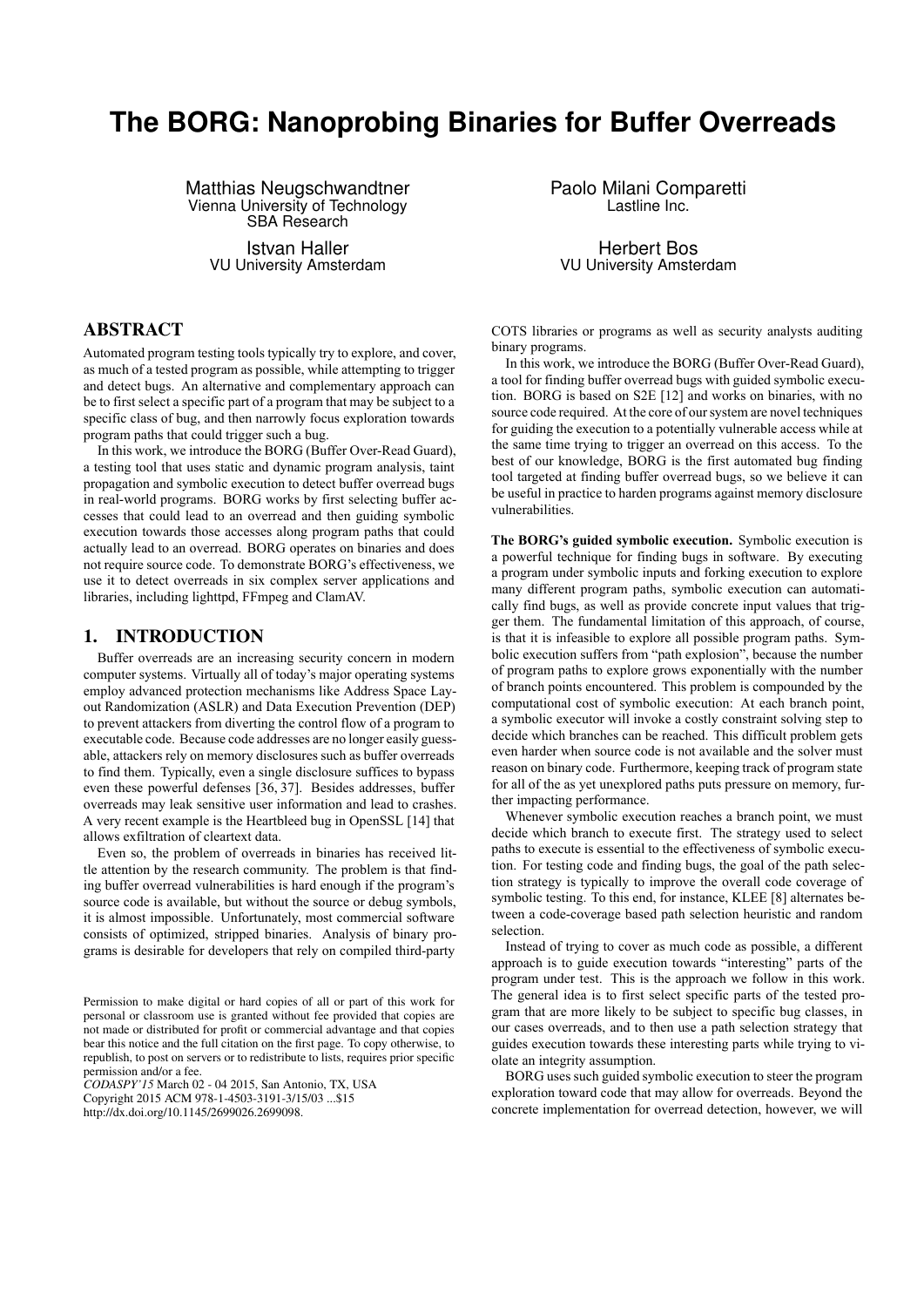argue that the proposed approach is general and can be applied to several classes of bugs, so long as we are able to:

- 1. Select potential targets in the tested program that are more likely to be vulnerable to bugs of a certain class.
- 2. Guide execution towards those targets.
- 3. Detect the occurrence of a bug as the violation of an integrity constraint.

The techniques we introduce for item 2 (guidance) are quite general. Furthermore, there are well-understood ways to express many classes of bugs as the violation of an integrity constraint (item 3). Therefore, the applicability of the techniques proposed in this paper to different classes of bugs is restricted chiefly by item 1: That is, by our ability to select targets that have a high enough likelihood of being subject to such bugs.

**Contributions.** To summarize, the contributions of this work are the following:

- We develop novel techniques for guiding symbolic testing of a program towards a potentially vulnerable target while trying to break an integrity constraint.
- *•* We build a system called BORG that combines these techniques with a selection heuristic and a detection mechanism for potential buffer overreads to automatically discover such vulnerabilities.
- *•* All of the techniques we introduce work on binary code and do not require source code.
- We apply BORG to six complex, real-world programs including lighttpd, FFmpeg, and ClamAV, and show that our system is able to automatically trigger buffer overreads in these programs.

## 2. OVERVIEW

Figure 1 shows a high-level overview of BORG. Given a binary



Figure 1: High-level overview of BORG

program and test data as an input, BORG will set out to find an execution path that violates a security assumption and output the corresponding malformed input. The core of our tool is an online symbolic execution engine that runs the program and generates new states on every conditional control-flow branch that depends on the program's input. Three main components that build around and on top of this core principle are essential to BORG's functionality:

- **Selection.** Given a specific integrity assumption, the goal of this first step is to identify potentially vulnerable spots, i.e. security critical code regions that are likely to violate the integrity assumption.
- **Guidance.** The purpose of the guidance mechanism is to select the most promising states produced by the symbolic execution engine for exploration. Promising states are more likely to lead to a violation of the integrity assumption. Therefore the states are ranked based on their likelihood to (1) actually hit the potentially vulnerable spot and (2) allow actually triggering the bug based on the state's path constraints. To this end the guidance regularly assesses the states' properties and picks the state that is ranked highest.

**Detection.** While the guidance attempts to trigger a bug, the detection mechanism has to check whether the integrity assumption is violated. In case of a violation BORG will terminate the current state and output a test case for this execution path.

While the principles outlined so far are fairly general, our implementation of BORG focuses on detecting overread bugs. We will discuss additional classes of bugs to which our approach could be applicable in Section 8.

## 2.1 Testing Process

Figure 2 shows an overview of the steps and components involved in BORG's testing process. As input, BORG will accept a binary executable along with test inputs. To obtain inputs for the tested programs, we can use inputs in the program's test suite, if available. If the program itself does not have a test suite, provided that we know at least which kind of protocol or data format the program will handle, we can use test cases from existing test suites for the corresponding protocol or data format. Concrete examples from our evaluation are the HTTP protocol and the JPG file format. If on the other hand the expected input format is unknown, we can start from any real-world input data.

**Preliminary Analysis.** The preliminary analysis stage combines static and dynamic analysis to gather information about the tested program. First, we perform an instrumented, concrete execution of the tested program for each available test input. During this execution, we use dynamic taint analysis to propagate taint from the test input. We thus generate detailed execution traces that include taint information for instruction operands.

The first goal of the preliminary analysis phase is to generate an accurate model of the program's intra- and inter-procedural Control Flow Graph (CFG). For this, we refine a CFG obtained from static analysis with knowledge from the dynamically generated execution traces. The dynamic execution provides information that is not easily available from static analysis, such as possible targets of indirect control flow transfers.

We further use the execution traces to collect buffer access profiles that will later be used to detect out-of-bounds buffer accesses. Specifically, we record which buffers in the program's memory are accessed by which of the program's instructions.

**Target Selection.** After the preliminary analysis has been completed, the next step is to select targets for testing. That is, we aim to select specific instructions in the program under test that are more likely to trigger a bug, so we can guide our testing towards those instructions. For the detection of buffer overread bugs, BORG selects all memory reads from a tainted address: That is, from an address that is derived from the program's input. We also target sensitive functions such as memcpy and strcpy if their parameters are tainted. It is easy to see that whenever a buffer access's address depends on data that can be influenced by an attacker, there is a possibility that the access will go out of bounds if we can find a program path along which the address is not calculated or sanitized correctly. For this reason, these accesses are good candidates for targeted testing. As we will show, this selection strategy is already effective for finding non-trivial bugs in real programs. On the other hand, we must point out that it is not on its own sufficient to target all accesses that can lead to overreads, because overreads can also happen with no direct data flow from user inputs to addresses. Additional selection strategies for potential overreads could be employed alongside this one to obtain additional targets and find more bugs: one approach is to rank accesses in loops based on some measure of the complexity of the code that computes the accessed address [23].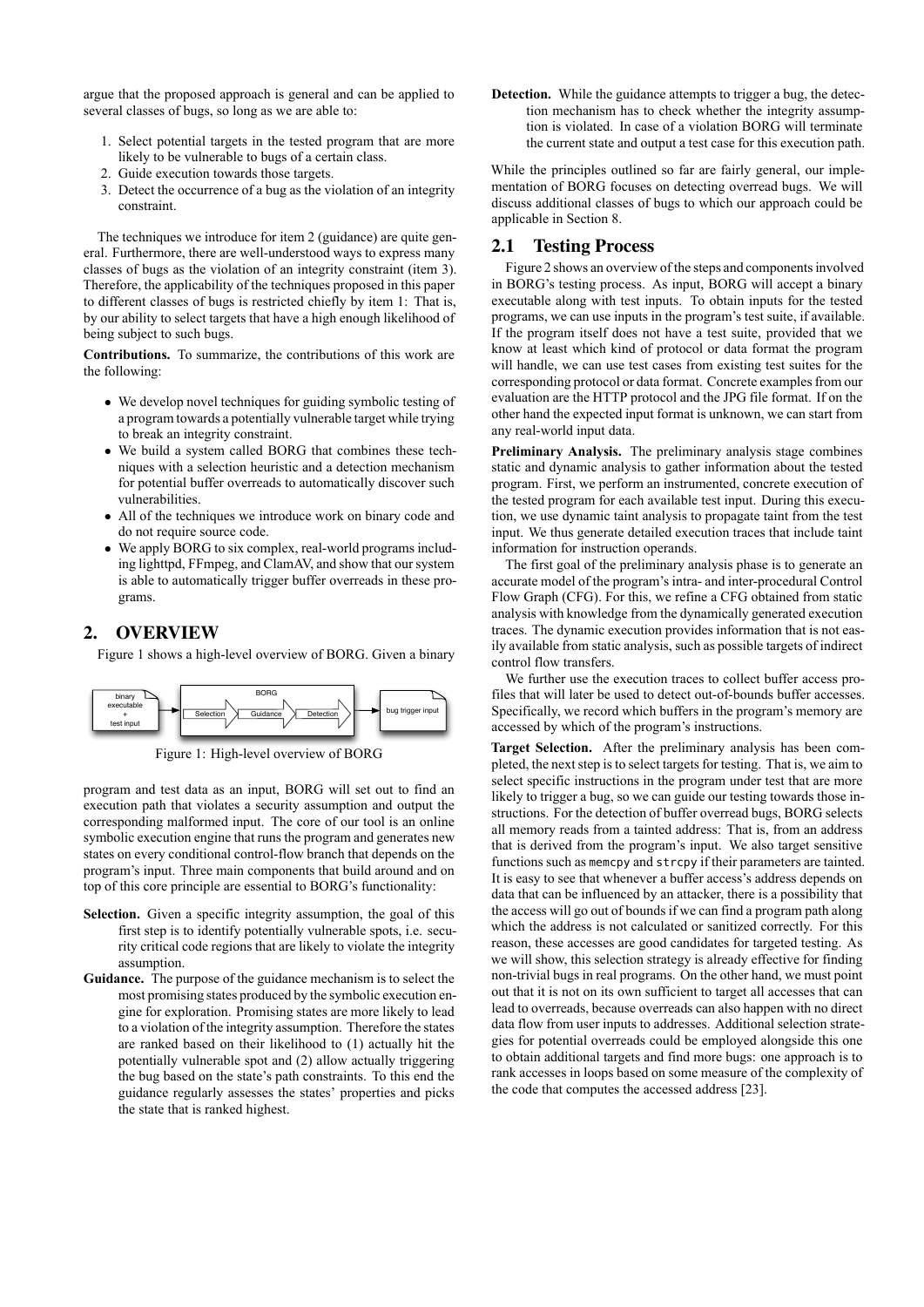

Figure 2: Overview of the testing process executed by BORG. The preliminary analysis applies both static and dynamic analysis to the binary program under test to produce information that is required for the components of the main testing phase. After the critical code regions have been identified based on the dynamic execution traces, guidance can use those in combination with control flow data to home in on the targets. At the same time, the detection component uses the buffer access profiles to detect overreads.

**Guided Testing.** Once the targets have been identified, we can begin to test the program using guided symbolic execution. We perform the guided testing step separately for each identified target. We consider as symbolic the entire program input (such as a video file for *FFmpeg*, or the input from a network socket for the *lighttpd* web server). Since we use an online symbolic executor, states that capture the complete current state of the program executed are forked whenever the execution encounters a branch point where the branch condition is based on symbolic input.

Two components constantly interact with the symbolic executor: guidance and detection. The guidance regularly assesses a number of characteristics of each state to establish a ranking that corresponds to the likelihood of triggering a bug. The symbolic executor will always execute the state with the highest rank. Intuitively, the ranking is designed to prefer states that are near to the target in the program's control flow graph and have path constraints compatible with the violation of the integrity assumption. Furthermore, the ranking uses additional heuristics aimed at privileging execution paths that are more likely to lead to an overread. Section 3 explains the guidance mechanisms in detail.

To find a bug, in addition to triggering its occurrence, we also need to detect that it was indeed triggered. Detecting a bug is not as straightforward as executing the faulty code since silent failures are typical for buffer overreads. To detect buffer overreads we have developed a technique that is effective for memory accesses that use either concrete or symbolic addresses. In some cases, detecting an overread may be trivial. As an example, if the address of a memory access can be made to point outside the program's allocated memory pages, it is obvious that an overread is possible. To detect a wider class of overreads, however, we need more fine-grained detection methods that are aware of buffer boundaries within the program's memory space. We will discuss in Section 4 how we obtain this information about a binary. To detect overreads, we make use of the buffer access profiles collected during the preliminary analysis. This profile associates each program state with the buffers accessed in that state during any of the the test runs in the preliminary analysis phase. Here, a program state is a combination of an instruction with the current call stack. During symbolic execution we again check, for each memory access, whether a buffer is being accessed. We then compare this information with the profile for the current program state. Based on this comparison we distinguish three conditions:

**Valid access.** If the access hits a buffer that has been recorded before in the current state's profile, the access is clearly valid. Buffer accesses in code that have not been covered by the preliminary analysis (for which we have no profile) are also regarded as valid.

- **Suspicious access.** In cases where the access is within a buffer that is not contained in the profile for the current program state, we report a suspicious access. While in the case of library functions that operate on buffers, such as memcpy, this might be a legitimate behavior, it could also be an overread from a neighboring buffer.
- **Out of bounds access.** If the program accesses memory at a region outside any known buffer allocation sites, but the profile lists buffers for this program state, an out of bounds access is highly probable. When the referenced memory address is a symbolic expression, even stronger conclusions can sometimes be drawn: if the expression can evaluate to both an address within a buffer as well as outside it, an out of bounds access is possible.

## 3. GUIDANCE

Instead of trying to cover all the code of the program under test, we direct our efforts toward a specific, potentially vulnerable point in the program. For this, precise guidance of the symbolic execution is crucial: We need to avoid getting lost in uncontrolled statespace explosion. Instead, we want to quickly and comprehensively explore the execution paths that are most relevant to the vulnerability we are trying to trigger. This guidance takes several forms. First of all, we can use the control flow information collected in the preliminary analysis phase as a "map" that helps us to quickly lead execution towards the potentially vulnerable spot. Furthermore, we can take into account the path constraints associated with each state in the symbolic execution. Specifically, we are interested in any constraints on the bytes of input on which the address of the memory accesses we are testing may depend. As we will see, these constraints can help us reach the target program point along paths that are interesting because they differ in the way they calculate the address for the targeted memory access.

BORG starts by using concolic execution (Section 3.1). This provides us with an initial, successful execution of the program based on real world input data. From then on, several assessment functions evaluate each state based on criteria that are relevant for triggering the target vulnerability. Depending on the importance of each criterion, the combination of the assessment functions establishes a ranking of all the states. This ranking is computed periodically, and the top ranked state is then selected for execution.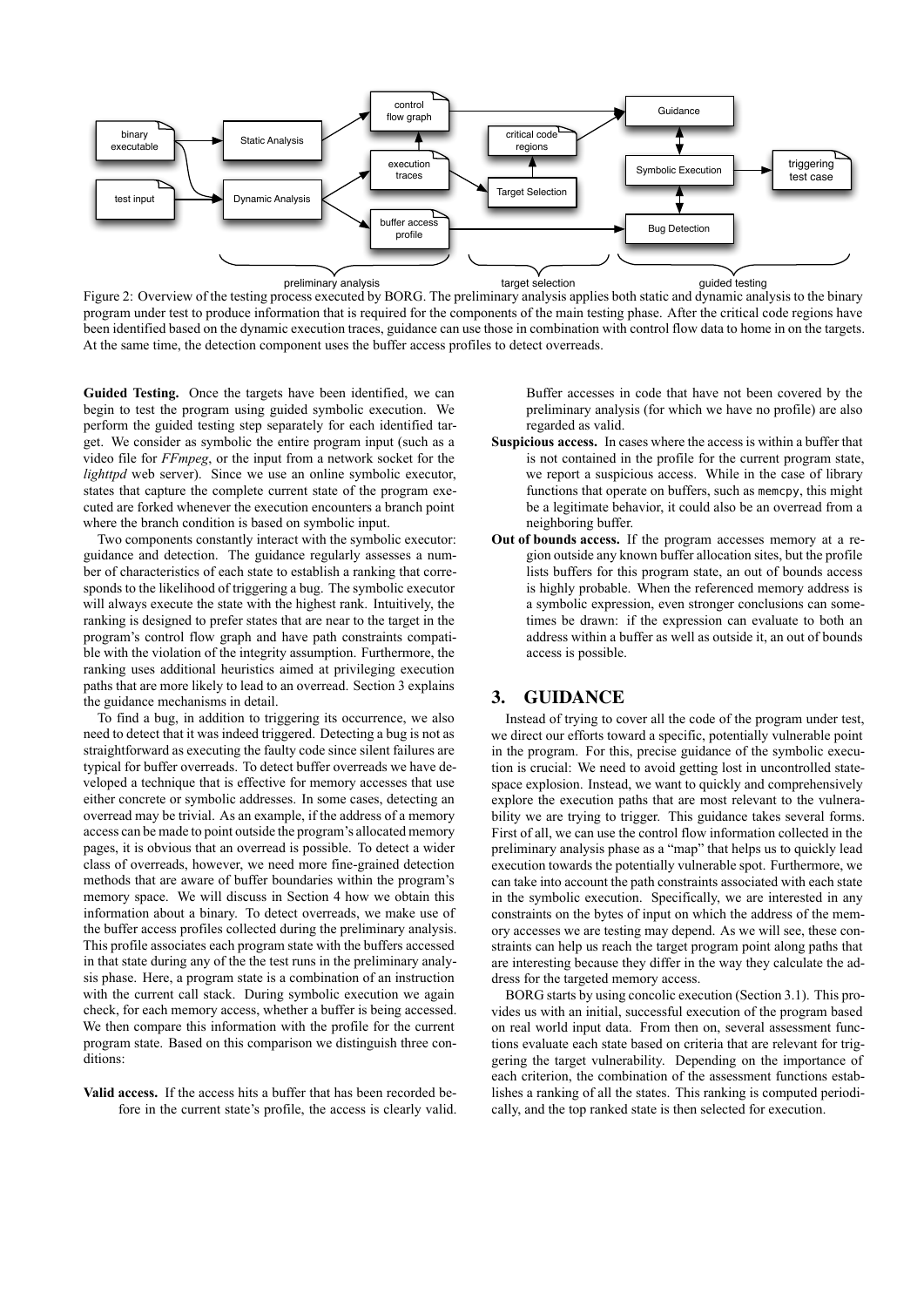In detail, the assessment involves the following steps:

- 1. Evaluate whether the target instruction is reachable from each state.
- 2. Based on the path constraints, evaluate whether an out-ofbounds access is possible from each state.
- 3. Rank states based on their proximity to the vulnerable spot.
- 4. At a branch point, evaluate whether a newly forked state would either exit or stay in a loop.
- 5. Among freshly forked states, prefer those whose path constraint affects parts of the input that are involved in the targeted buffer access.

Both reachability of the target instruction (1) and the satisfiability of the out-of-bounds constraint (2) are strong selectors: we are not going to explore states in which either the targeted access is unreachable, or the path constraints rule out a violation of the integrity assumption. Therefore, such states are simply discarded. All states that pass these filters are evaluated for further exploration. The following assessment criteria do not rule out states in general. Instead, they express a preference in which states will be explored first. The proximity metric (3) measures an approximation of the minimum number of instructions needed to reach the target instruction from each state. We discuss this metric in Section 3.2. To try to trigger an overread, we prefer states that stay inside a loop to states that exit the loop prematurely (4). Our handling of loops is discussed in Section 3.3. Finally, we try to explore states with a variety of path constraints involving the inputs that affect the targeted buffer access (5). Our use of path constraints for selecting states is discussed in Section 3.4.

## 3.1 Concolic Testing

Concolic testing [32] complements symbolic execution by backing the symbolic input data with a concrete value assignment. This concrete input data can be used to make a branch decision: the symbolic executor will, by default, follow the branch for which the path constraints evaluate to true based on the concrete assignment.

With BORG, we use concolic execution to get an initial, successful execution path through the program that allows to explore states deep in the program's logic. As input we use the real-world data from the preliminary testing phase that revealed the vulnerable spot.

Every path that is generated during symbolic execution requires a concrete assignment that match the constraint set of the path. While a new concrete assignment can be generated by the constraint solver, this will likely overwrite values from the original input. With BORG we strive to preserve as much concrete information from the original input as possible as it contains realistic data that allowed us to reach deep states. Therefore, whenever we pick a branch that leaves the initial execution path, we examine the path constraint generated by that branch and determine the exact parts of the input that caused this path constraint. We then replace only these parts of the original assignment with new values obtained by querying the constraint solver.

An important side-effect of always having a valid, concrete assignment of the input available for every state is that it will speed up symbolic execution significantly. During symbolic execution, the engine often needs a concrete sample value for a given symbolic expression, for example S2E uses this for its internal memory management. In such a case, the engine would normally issue a costly query to the constraint solver for a value. This is of special significance with memory operations: with plain symbolic execution, the constraint solver needs to be queried for a valid value whenever a memory operation depends on symbolic input and the address expression needs to be evaluated against the path constraints. If such

a memory operation is executed within a loop, this can cause a significant slowdown. Provided that we always have a valid, concrete assignment at hand, however, the address expression can be evaluated in a straightforward manner.

## 3.2 Proximity Rating

To exercise the vulnerable spot as often as possible in different execution paths, we pick states that are in close proximity to the target instruction. The rationale behind this approach is that the closer we are to the target, the fewer branch instructions will be in our way that can lead us astray.

To estimate proximity, we require a distance metric between a program's current execution state and a target instruction. The general requirement for the metric is an ideal tradeoff between *fast* and *precise* computation that can be performed at every execution state change of the program. We define an execution state as the combination of the current basic block executed and the associated callstack. As a distance metric, BORG uses the minimum number of instructions that have to be executed to reach the target instruction from the current execution state.

To accurately compute this distance, we require precise information about the control flow of the program. For this, we rely on the control flow graph that was extracted during the preliminary analysis phase. However, standard graph search algorithms cannot be directly applied to searching within a control flow graph, as they do not take the call-return semantics into account: return edges must always match their preceding call edges. The main idea of our solution is to pre-calculate distance information for all execution states that can reach the target instruction by performing a backward search from the target instruction. Since it is not feasible to compute reachability and exact distance to the target for all possible program states in advance, we split the problem into two steps:

- 1. Static, offline calculation before guided testing. Function calcdist of Algorithm 1 calculates distance information based on the control flow graph.
- 2. Lightweight on-the-spot calculation during guided testing to calculate the actual distance to the target for a given program state based on the distance information.

#### *Generating Distance Information.*

To address the fact that storing one distance per execution state does not scale to large programs and that programs often call a function more than once, we devised an efficient way of storing distance information. We split the information into *absolute* and *relative* distance information. Relative distances are measured intraprocedurally, for a given basic block they are defined as the minimum distance until the function returns. Absolute distances are measured inter-procedurally, for a given basic block they are defined as the minimum distance until the target instruction is reached. To generate these different kinds of distance information, the algorithm operates in two modes: If the rel parameter is set, intraprocedural distances are calculated, otherwise interprocedural distances are calculated.

The calcdist function follows a typical worklist approach that will start from the target instruction and traverse the CFG backwards. As input it requires the predecessors (pred) for each basic block and knowledge about whether a basic block is a callsite (cs) or ends a function (ret). In addition, it requires a mapping between function exit blocks and their corresponding function heads (fh) as well as return sites and their call site (call). All this information is retrieved from the interprocedural CFG.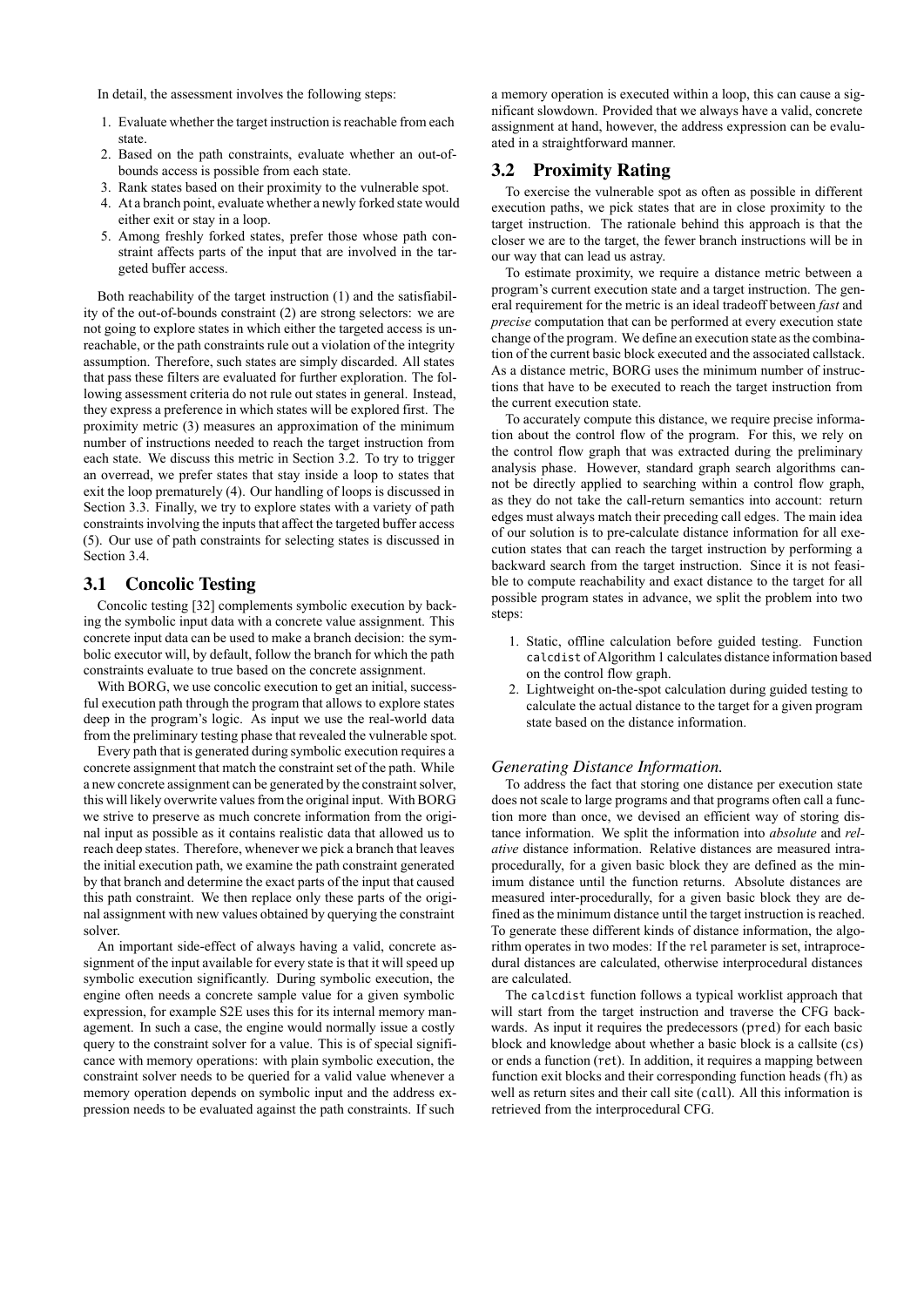The operation of the function is based on the well-known Dijkstra algorithm [16], with basic blocks as nodes, predecessors being their neighbors and distance information initialized to infinity except for the target. As long as the function  $F(c)$  of the current basic block c is equal to that of a predecessor p, i.e.  $F(p) == F(c)$ , the algorithm proceeds like ordinary Dijkstra. However, predecessors breaching a function boundary need special treatment:

**Function return.** If p is a return from  $F(p)$  to  $F(c)$  (line 13), we recursively invoke calcdist for  $F(p)$ . To calculate the minimum distance of executing  $F(p)$ , we need distances relative to p and thus run calcdist in intraprocedural mode with p as the target. Once  $F(p)$  is explored and calcdist returns, we continue with the callsite of  $F(p)$  in  $F(c)$ , i.e. the intraprocedural predecessor of c (line 16). To calculate the distance of the callsite, we sum up the distance of the current block dist $[c]$ , the distance of the function head of  $F(p)$ , rel\_dist[fh(p)] and the size of the basic block that contains the callsite  $size[call[c]]$  (line 15). The remaining procedure is the same as with an ordinary predecessor: If the resulting distance is lower than a previously stored distance, we update its distance and add it to the worklist.

**Function call.** If p is a call from  $F(p)$  to  $F(c)$ , processing depends on the mode the algorithm is operating in. In intraprocedural mode, we are restricted to the scope of  $F(c)$  and thus skip p (line 12). In interprocedural mode, we treat p like a normal predecessor as we are calculating absolute distances.

Putting it together, calcdist is invoked in interprocedural mode with the given target. Whenever it hits a predecessor that is returning from a function, it switches to intraprocedural mode to calculate relative distances within that function.

Since we only store the information per basic block and not per state, memory consumption scales linearly to the size of the program. Apart from that, we do not explore functions multiple times once they have been covered completely.

#### *Calculating Actual Distances.*

During guided testing, we use the distance information to calculate the actual distance for a given execution state. The execution state is given by a stack of return addresses with the address of the current basic block on top. The optimum distance to the target is then calculated by summing up the distance information of the basic blocks on the callstack. Beginning with the item on top of the stack, we stop at the first item for which absolute distance information is available. If an item's distance information is unknown (i.e. the target is unreachable), we set it to infinity. This on-the-spot calculation's runtime is linear in the number of items on the callstack and can thus be performed very fast.

It is possible that during the guided testing phase, execution reaches a basic block that is not part of the CFG constructed in the preliminary analysis phase because of incomplete indirect call target information. Such basic blocks need special treatment, because we do not have distance information on them. For states that have reached new code, we retain the state's last distance assessment and dynamically enhance the CFG with the new information. As soon as we are back on a known basic block, we pause the guided testing and re-run Algorithm 1 on the expanded CFG.

#### 3.3 Loop Handling

Branch points within loops can lead to a massive state explosion in symbolic execution. Thus a common guiding approach for symbolic execution is to perform one loop iteration and exit as soon as possible. While this is a reasonable strategy if just aiming for code coverage, it is less suited for our class of bugs. Programs typically use loops to parse and validate their inputs. Among the case stud-

# **Algorithm 1** Offline distance information generation.

|                   | <b>Require:</b> pred[bb] $\forall$ bb $\in$ basic blocks       |  |  |  |  |  |
|-------------------|----------------------------------------------------------------|--|--|--|--|--|
|                   | <b>Require:</b> $ret[bb] := true$ iff bb ends with return      |  |  |  |  |  |
|                   | <b>Require:</b> $cs [bb] := true$ iff bb is a callsite         |  |  |  |  |  |
|                   | <b>Require:</b> call [bb] callsite for a given return site     |  |  |  |  |  |
|                   | <b>Require:</b> fh[bb] function head for a given function exit |  |  |  |  |  |
|                   | 1: function calcdist(target:address,rel:bool)                  |  |  |  |  |  |
| 2:                | worklist $\leftarrow$ {target}                                 |  |  |  |  |  |
| 3:<br>if rel then |                                                                |  |  |  |  |  |
| 4:                | dist $\leftarrow$ rel dist                                     |  |  |  |  |  |
| 5:<br>else        |                                                                |  |  |  |  |  |
| 6:                | dist $\leftarrow$ abs dist                                     |  |  |  |  |  |
| 7:                | $dist[target] \leftarrow 0$                                    |  |  |  |  |  |
| 8:                | for $c \in$ worklist do                                        |  |  |  |  |  |
| 9:                | worklist $\leftarrow$ worklist $\setminus \{c\}$               |  |  |  |  |  |
| 10:               | for $p \in pred[c]$ do                                         |  |  |  |  |  |
| 11:               | if $cs[p] \wedge rel$ then                                     |  |  |  |  |  |
| 12:               | continue                                                       |  |  |  |  |  |
| 13:               | if $ret[p]$ then                                               |  |  |  |  |  |
| 14:               | calicity, true)                                                |  |  |  |  |  |
| 15:               | $d \leftarrow dist[c] + size[call[c]] + rel dist[fh[p]]$       |  |  |  |  |  |
| 16:               | $p \leftarrow \text{call}[c]$                                  |  |  |  |  |  |
| 17:               | else                                                           |  |  |  |  |  |
| 18:               | $d \leftarrow dist[c] + size[pred]$                            |  |  |  |  |  |
| 19:               | if $d < dist[p]$ then                                          |  |  |  |  |  |
| 20:               | $dist[p] = d$                                                  |  |  |  |  |  |
| 21:               | worklist $\leftarrow$ worklist $\cup \{p\}$                    |  |  |  |  |  |

ies in this work for instance, lighttpd and SSSD use loops for input validation, while libexif iterates over the input to return the index of a specific marker. In all cases triggering the bug depends on a successful, exhaustive completion of the loop.

Figure 3 shows the control flow of such an input processing loop that iterates over every character of the input string. Branch points B1-B3 will exit the loop prematurely on a special control character, while branch point B4 will iterate through the loop until it encounters a terminator. Given a target some place after the loop exit, proximity guidance will always pick one of the break edges as their distance to the target is smaller than completing the iteration or even taking the back edge. This way we would, per input character, explore three unsuccessful states before going for another iteration.



Figure 3: A typical input processing loop. States forked at branch points B1-B3 will be preferred by the proximity rating over taking the back edge.

Our solution to this issue is to prefer branch targets that stay within the loop. To pick branch targets that stay within the loop, we perform an intra-procedural loop detection for every branch point: We apply the Kosaraju-Sharir [34] algorithm on the intra-procedural control flow graph to identify strongly connected components. If the branch point is actually within such a component (i.e. loop), we examine its branch targets. Only if one of them points outside and one inside the loop, we mark the outside target as a loop exit.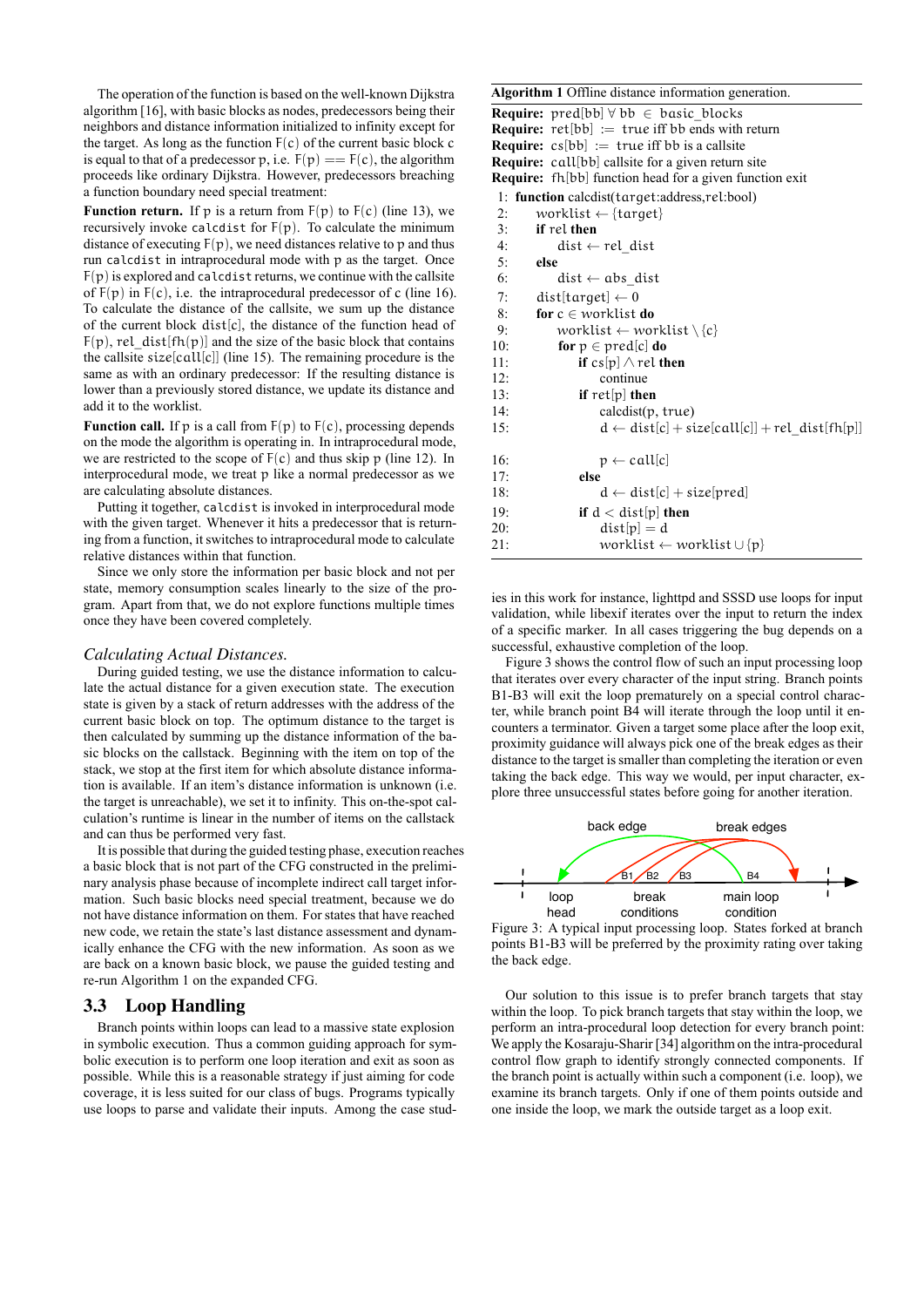# 3.4 Security Constraints

The goal of BORG is to find an execution path that performs an out-of-bounds access, thus violating an integrity assumption. Since we are targeting tainted accesses, the memory address accessed is a symbolic expression that has a relationship with some parts of the input. A typical scenario would be a pointer dereference where the program calculates the final memory address m by adding a symbolic offset to a concrete base address. Combining this information with the supposed target of the access, we can create security constraints that specify an out-of-bounds condition. In the case of a buffer that ranges from a start address s to an end address e, the security constraint SC would read  $s \leq m \wedge m < e$ . By querying the solver with the combination of the normal path constraints and this security constraint, we can filter any state as soon as  $\neg$ SAT(PC  $\wedge \neg SC$ ).

We can also leverage another feature of security constraints for guidance. During symbolic execution we do not just see the final address m in case of a symbolic memory access, but the whole expression that represents all the calculation steps that involved symbolic input. Knowing which input bytes are involved in a security constraint allows us to prefer states that have been forked at branch points whose path constraints affected those very input bytes. This way we can explore the possible values of m more efficiently.

# 4. OVERREAD DETECTION

In contrast to overread detection that works at the source-code level like AddressSanitizer [33], BORG has to overcome the loss of high-level semantics at the binary level: Instead of an access expression like buf[i], which readily provides the target buffer as well as the index of the read, BORG just sees a read access to a memory location.

Therefore, BORG first needs to associate memory accesses with buffers. On each memory access, it checks whether the accessed address falls inside the range of a buffer. To do so, it needs to identify the exact locations of buffers in memory beforehand. From a program's point of view, buffers can be located on the stack, on the heap or, in the case of global variables, in the bss or data segments.

While buffers on the heap, or global buffers in bss, or in the data segment are easy to track as they stay at the same memory location once they are allocated, stack-based buffers require more effort. Both their addressing as well as their scope depends on the current stack frame. They need to be validated and invalidated upon entering and exiting the function in which they have been declared. To calculate the actual memory location we need an offset of the stack buffer that is either relative to the base frame pointer or the stack pointer on function entry. While we resort to DWARF information for this special task only, the information can also be obtained for stripped binaries by statically identifying large variables located on the stack as suggested in [17] or by more sophisticated methods that evaluate dynamic access patterns [35]. For heap-based buffers we intercept all common allocation routines, such as malloc and free. Again, we focus on general purpose allocation routines like malloc() and mmap() in our implementation. In case of custom memory allocators, we can use tools like MemBrush [11] to extract these routines first.

To be able to check accesses, we need a way to refer to buffers across multiple executions of the program under test. Global buffers can simply be identified by their absolute address. For stack buffers, we record the allocation site (i.e. the function) as well as the offset from either the stack pointer or the base frame pointer. Finally, for heap buffers, we hash the program state (callstack + program counter) of the allocation site (i.e., where malloc was called).

Library functions that have well-known semantics and operate on buffers allow us to use performance optimizations. For example, memcpy contains a loop that copies four-byte chunks from source to destination. If an address provided to memcpy is symbolic, our system needs to perform a costly query to the constraint solver at each iteration. However, knowing the semantics of memcpy, we only need to intercept the function call and issue a single query to check whether the supplied parameters would allow an out-ofbounds access.

#### 5. IMPLEMENTATION

The implementation of BORG's core, the guided testing, is based on S2E, a full-system selective symbolic execution engine [12]. S2E itself uses the Qemu emulator [3] and modifies its dynamic translation engine TCG to translate the binary guest code to LLVM instead of native host code. The generated LLVM code can then be run in the KLEE [8] symbolic virtual machine. KLEE uses STP [18] as its constraint solver. Figure 4 shows how BORG is based on S2E. The S2E base layer links KLEE and Qemu and expands KLEE's state concept to the operating system level. S2E also provides a plugin API that is used by BORG's main components.



Figure 4: The BORG testing system. We implemented three extensions on top of the plugin API provided by S2E: Semantic view reconstruction restores OS concepts such as processes, overread detection monitors the process under test for buffer overreads and guidance tells S2E which states to execute.

The advantages of bringing symbolic execution to the operating system level are evident: binary applications can be symbolically executed in their native, real environment, even if they depend on libraries and devices. On the other hand, this high degree of symbolic execution support and integration at a comparably low level comes at a price. For instance, when symbolic input arrives via a network socket, it has to pass through all of the network stack in the kernel, adding significant overhead in symbolic execution. Similarly, even though S2E employs a copy-on-write memory concept, it still has to keep track of the whole OS state on a fork. Performance aside, a problem with operating at the level below the operating system itself is the lack of semantic information at the system level–an issue that we discuss in more detail presently.

**Semantic view reconstruction.** To improve execution performance of unrelated code, S2E needs to know when the program under test is executed and where it resides in memory. We implemented a plugin for S2E to reconstruct this information for Linux. Whenever the kernel starts a thread, the plugin extracts the memory layout and the name of the new task from the guest's memory. It then associates this information with the task's page table base address, which is unique per process and thus well-suited as a process identifier. We further track whether the program under test has terminated and we can thus kill the corresponding state. For the special case that the program is terminated by a signal, we additionally intercept signals to be able to report e.g. segmentation violations.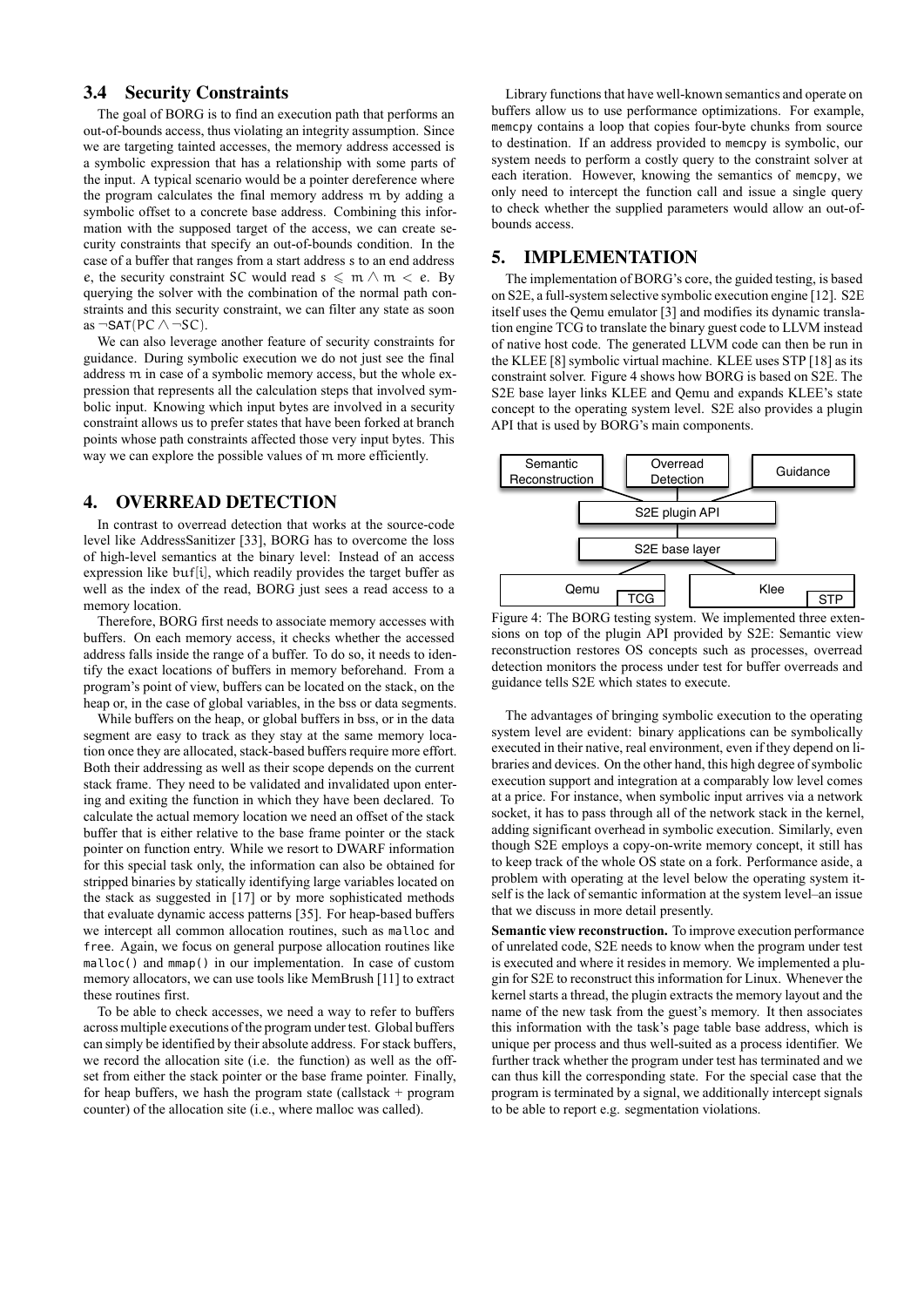**Tracking the program state.** In BORG, all buffer accesses are associated with a program state. As already mentioned in Section 2.1, we define the program state as a combination of the address of the current instruction and the associated callstack. To remove all possible ambiguity, the callstack is represented by the return addresses, as they identify not only the function invoked, but also the callsite.

While determining the current instruction pointer is straightforward, the callstack needs more effort. In a nutshell, we keep track of all function invocations and returns throughout the program execution on a per-state basis. Since programs are not bound to follow the call-return semantics at the assembly level, we maintain the callstack on a best-effort basis.

The reasons for not adhering to the normal call-return convention vary. The best known example is position independent code. Such code may need to determine its current address; A popular way to do so is by means of a call instruction, as it pushes the address of the next instruction onto the stack. Besides, calls without returns also occur in exception handlers and event-based programming. To account for these cases, our callstack handling keeps track of the expected return addresses. Upon executing a return instruction, we distinguish two cases: If a return target is not contained in the callstack, the callstack is left untouched. Otherwise, we pop all items from the callstack until we reach the matching return address.

**Preliminary analysis.** For the static phase of the preliminary analysis, we leverage the IDA Pro disassembler. Our CFG generation script starts with the main function and descends into every called function, splitting the code on control transfer boundaries into basic blocks. To compensate for the shortcomings of this static approach, we additionally explore all functions we encounter during dynamic analysis and also extract the targets of indirect jumps.

For the dynamic phase we first run the program under test in a modified version of the lightweight taint tracker Minemu [4]. This will output all memory accesses encountered that depend on tainted input data. To produce the buffer profiles, we additionally run the tested program in S2E with symbolic execution completely disabled and only the semantic reconstruction and overread detection plugins enabled.

## 6. EVALUATION

To evaluate the effectiveness of BORG, we selected a number of recent out-of-bound vulnerabilities in real-world server applications and commonly used libraries. We selected the programs by querying the NVD database of NIST [28] for the most recent and critical buffer overread vulnerabilities in open source programs that S2E was able to execute. We used open source programs and known bugs so we could verify the results accurately.

Table 1 lists characteristics of the programs under test as well as results from being analyzed by BORG. The *basic block count* is an indicator of both size and complexity of the program. It shows that BORG also works on large applications such as ClamAV with over 38,000 basic blocks. The *candidate* column lists how many critical accesses were identified by BORG's target selection. For libexif our target selection could not come up with candidates, so we chose to use the selection strategy of Dowser [23] for this case. The size of the *symbolic input* supplied to each program under test varied significantly, based on the kind of input processed by the program: While the communication protocol of SSSD uses only a small 42 byte message, the test input to libmagic, an MS Office document, was more than 170 times as large. The sum of the *preliminary analysis* and *guided testing* column states how long it took BORG to trigger a vulnerability. Finally the *state space* is the number of states generated during symbolic execution and the *states explored* the part of the state space that was explored by guided testing.

In the following we will provide insight on the programs and on how BORG dealt with their vulnerabilities.

**Lighttpd.** Lighttpd is a lightweight, yet standards-compliant web server that is used, amongst others, by YouTube. Using the supplied test cases for authentication, BORG found two tainted memory accesses during preliminary analysis. One of them corresponds to a buffer overread vulnerability specified by CVE-2011-4362. It is located in a function that handles base64 decoding of the username supplied in an HTTP request with basic authentication, where part of the input is used as an offset into a conversion table:

```
1 static unsigned char * base64_decode(buffer *out,
```

```
const char *in) {
 2 unsigned char *result = (unsigned char *)out->ptr;
 3 int ch = in[0];<br>4 for (size t i =
 4 for (size_t i = \theta; i < strlen(in); i++) {
 5 ch = in[i];
 6 if (ch == '\0' || ch == base64_pad) break;
 7 ch = base64_reverse_table[ch];<br>8 if (ch < 0) continue:
 8 if (ch < 0) continue;<br>9 switch(i % 4) {
9 switch(i % 4) {
         10 case 0:
11 result[j] = ch \ll 2;<br>12 break;12 break;
13 ... 13 ... 13
14 }
15 }
16 return result;
17 }
18 int http_auth_basic_check(..., const char *realm_str)
       {
19 buffer *username, *password;
20 .
21 username = buffer_init();<br>22 if (!base64 decode(userna
22 if (!base64_decode(username, realm_str)) return 0;
23 -24 }
```
The realm\_str pointer (line 18, 22) directly references input data. The base64\_decode function will iterate over each byte of the input (line 4) unless it encounters a termination character. It decodes each character by means of the base64\_reverse\_table (line 7) and writes the result to the output pointer. The problem is the missing bounds check for ch when using it as an offset into the array in line 7. Since the array has 256 entries one might first not think that an overread is possible, as this perfectly matches the maximum value of an unsigned character. However, before being used as an index, the character is first casted to a signed integer (line 3). Therefore all values above 0x7f will turn into negative offsets into the table.

Still, the generated out-of-bounds constraint does not evaluate to true in the initial state, as the path constraints do not allow for it. After guidance dismissed all irrelevant states using the security constraints, the closest valid states based on the proximity ranking pointed to a validation loop that happens at a very early stage in the program. As it turns out, each character of the request header (line 2) is first checked for validity:

- $1$  **for** (;  $i <$  con->parse\_request->used && !done;  $i$ ++) {
- 2 **char**  $*cur = con->parse_request->ptr + i;$

```
\frac{3}{4}.
4 if (*cur >= 0 && *cur < 32 && *cur != '\t') break;
```
At this point we fork a state for every header character. The compiled assembly version of this if-clause will only pass if \*cur is negative, bigger than 0x1f or if it is not equal to 0x9. Our test input passes this if-clause, because all characters' values exceed 0x1f. The path constraints generated corresponding to this input are the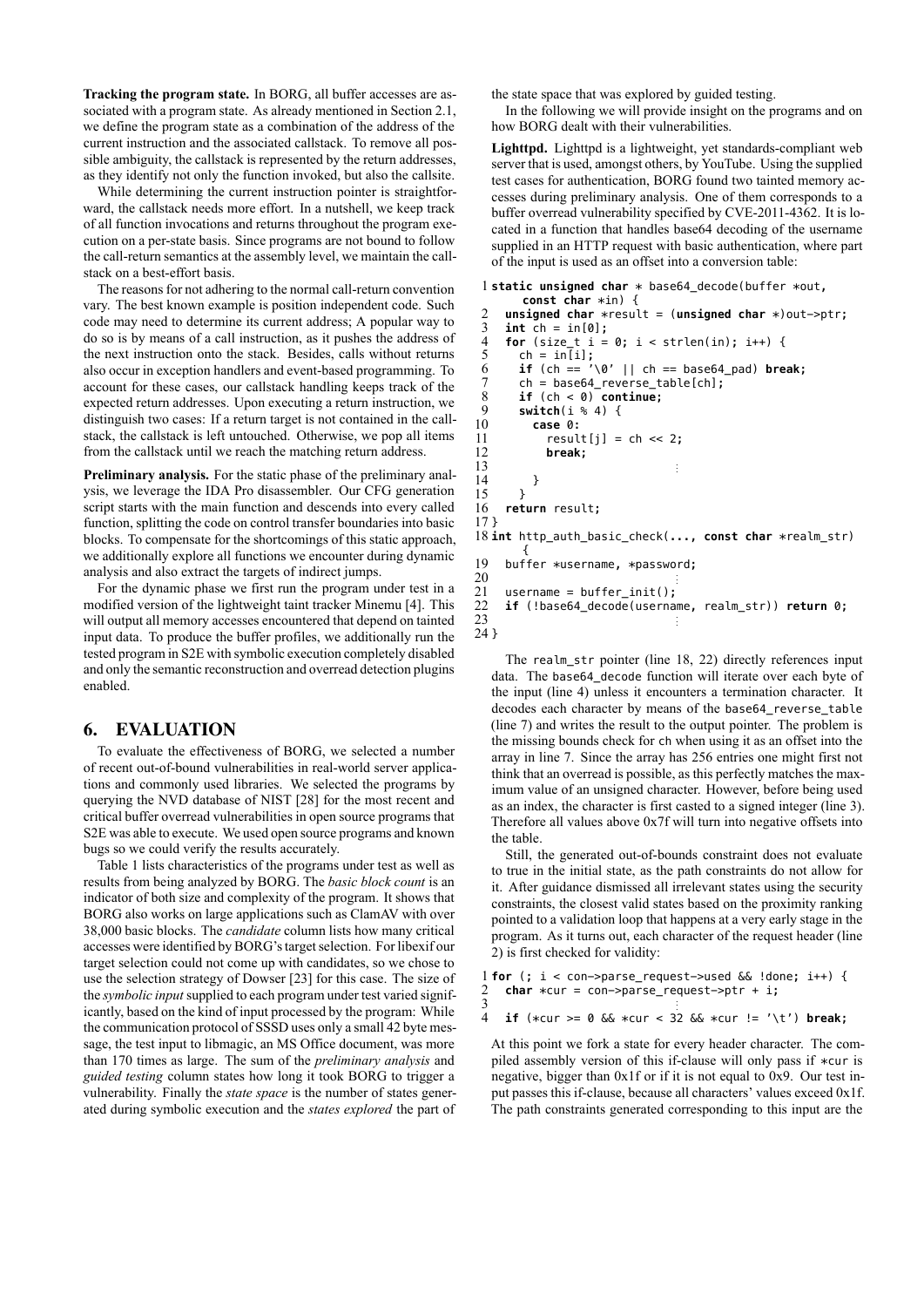| Program  | <b>Basic Blocks</b> | <b>Candidates</b> | <b>Symbolic Input</b> | <b>Preliminary Analysis</b> |           | <b>Guided Testing</b> | <b>State Space</b> | <b>States Explored</b> |
|----------|---------------------|-------------------|-----------------------|-----------------------------|-----------|-----------------------|--------------------|------------------------|
|          |                     |                   |                       | static                      | dynamic   |                       |                    |                        |
| Lighttpd | 7,139               | 2                 | 63 byte               | 3s                          | 1m 52s    | 3m 36s                | 369                | 10                     |
| FFmpeg   | 4,654               | 4                 | 5.120 byte            | 2s                          | $10m$ 42s | 3m 54s                | 10                 |                        |
| libmagic | 512                 | 14                | 7.168 byte            | $<$ 1s                      | 19s       | 3h 46m 37s            | 762                |                        |
| libexif  | 2.506               | (87)              | 678 byte              | $<$ 1s                      | 10s       | 1m 45s                | 1.804              | 503                    |
| SSSD     | 9.938               | 4                 | 42 byte               | 6s                          | 2m 40s    | 2m 56s                | 116                |                        |
| ClamAV   | 38.037              | 12                | 3,505 byte            | 51s                         | 5m 26s    | 12h 40m 09s           | 3.792              |                        |

Table 1: Programs analyzed using BORG. For libexif, we used Dowser's selection strategy.

reason why an invalid offset was not possible for the initial path: they effectively limit the possible range for values to 0x1f-0x7f. By taking a different branch that allows for a different set of input characters, BORG can trigger the vulnerability. In this case loop handling prefers states that do not lead to the break condition.

Given the depth of the bug and the fact that BORG forks hundreds of states until it triggers the vulnerability, an uninformed exploration strategy is highly likely to fail – each path that does not hit or trigger the bug will fork off a large number of new states during exploration.

**SSSD.** The System Security Services Daemon (SSSD) is installed per default on Fedora-related Linux distributions. It provides remote access to various identity and authentication resources through a common framework. We tested the SSH-module, which is susceptible to a buffer overread specified in CVE-2013-0220. As the supplied test suite is only targeted at testing the internal database, we intercepted network traffic from the supplied client. Based on this test input, BORG identified four target candidates, all of them located in a function that parses the incoming request.

```
1 static errno_t ssh_cmd_parse_request(struct
           ssh_cmd_ctx *cmd_ctx) {
  2 struct cli_ctx *cctx = cmd_ctx->cctx;<br>3 uint8_t *body;<br>4 size t body len:
           uint8_t *body;
  4 size_t body len;<br>5 size_t c = 0;
  5 size_t c = 0;<br>6 uint32_t flag<br>7 char *name;
           uint32_t flags, name_len, alias_len;
           7 char *name;
 \frac{8}{9}sss_packet_get_body(cctx->creq->in, &body,
                  \overline{\text{abody len}};
10 memcpy_c(&flags, body+c, body_len, &c);
11 memcpy_c(&name_len, body+c, body_len, &c);
12 if (flags > 1) {return EINVAL;}
13 if (name_len == \emptyset) {return EINVAL;}<br>14 name = (char *)(body+c);
14 name = (char *)(body+c);<br>15 if (!sss_utf8_check(name
           15 if (!sss_utf8_check(name, name_len-1) ||
                  name[name_len-1] != 0) {
16 return EINVAL;
\begin{matrix} 17 & 3 \\ 18 & 6 \end{matrix}18 c += name_len;<br>19
19 . The set of \overline{1} is the set of \overline{1} is the set of \overline{1} is the set of \overline{1} is the set of \overline{1} is the set of \overline{1} is the set of \overline{1} is the set of \overline{1} is the set of \overline{1} is the set
                                                  .
                                                  .
20 if (flags & 1) {<br>21 memcpy_c(&al<br>22
21 memcpy_c(&alias_len, body+c, body_len, &c);
22 .
                                                  .
```
The body pointer used in this function references part of the data received from the network. The memcpy\_c function is a wrapper around the ordinary memcpy that will add the length parameter to its last parameter. The problem is the name\_len variable that is parsed from the input data in line 11 and, without any further validation, used as an offset in lines 15, 18 and 21. However, the outof-bounds constraint does not evaluate to true on the initial path, because the sss\_utf8\_check function in line 15 generates path constraints that limit name\_len to the actual length of the corresponding part of the input. Proximity rating and security constraints take us

back to the states that have been forked last in the validation loop in sss\_utf8\_check. Loop handling dismisses numerous states that would exit the loop prematurely. One of the high-ranked states triggers a different behavior of sss\_utf8\_check: if the length parameter is negative, it assumes a zero terminated string and returns true if the characters up to the termination character are in conformance to UTF8. Since this is the case, name\_len is now negative and all subsequent accesses that use it as part of their offset potentially overread. This case shows that BORG is also effective using observed real-world input data when no test cases are available.

**FFmpeg.** FFmpeg is a collection of libraries that provide functionality to record, convert and stream audio and video of various formats. Since it is not a standalone program, we implemented a very basic test program that will open, identify and read a file. As concrete test input we used a typical stream in the DV format, truncated to a limited number of frames. Among the four candidates given by BORG's target selection was the overread vulnerability specified by CVE-2011-3936.

```
1 static const uint8_t *dv_extract_pack(uint8_t *frame,
      enum dv_pack_type t) {
```

```
2 int offs;
 3 switch (t) {
 4 case dv_audio_source:
        offs = (80*6 + 80*16*3 + 3);6 break;
 \frac{7}{8}\begin{matrix} 8 \\ 9 \end{matrix} r
      9 return frame[offs] == t ? &frame[offs] : NULL;
10 }
11 static int dv_extract_audio(uint8_t *frame, ...) {<br>12
13 as_pack = dv_extract_pack(frame, dv_audio_source);<br>14 if (!as pack) return 0:
14 if (!as_pack) return 0;
15 freq = (as_pack[4] >> 3) & 0 \times 07;<br>16 size = (sys->audio min samples[fn]
```

```
size = (sys->audio\_min\_samples[freq] + smpls) * 4;17 }
```
In this case, part of the input is modified by a number of logic operations before it is used as an array offset: The frame pointer passed to dv\_extract\_audio is a direct reference to the supplied input. Since our input has the dv\_audio\_source type set at the offset required by dv\_extract\_pack, symbolic execution follows the else branch of the conditional and continues. Now freq is calculated by masking a value of as\_pack (that refers directly to the input) with 0x7. In line 16, freq is used as an offset into the audio\_min\_samples array that only contains three entries, although the bitmask allows values up to seven. Since no (path) constraints apply to the value in as\_pack[4], the out-of-bounds constraint we generate is already satisfiable and BORG reports the possible overread and outputs a test case without exploring additional states.

**Libmagic.** Libmagic is the library behind the popular "file" command line tool that will try to determine the type of a given file based on its content. It is also used by larger programs such as the Apache web server. While most file types are covered by magic bytes con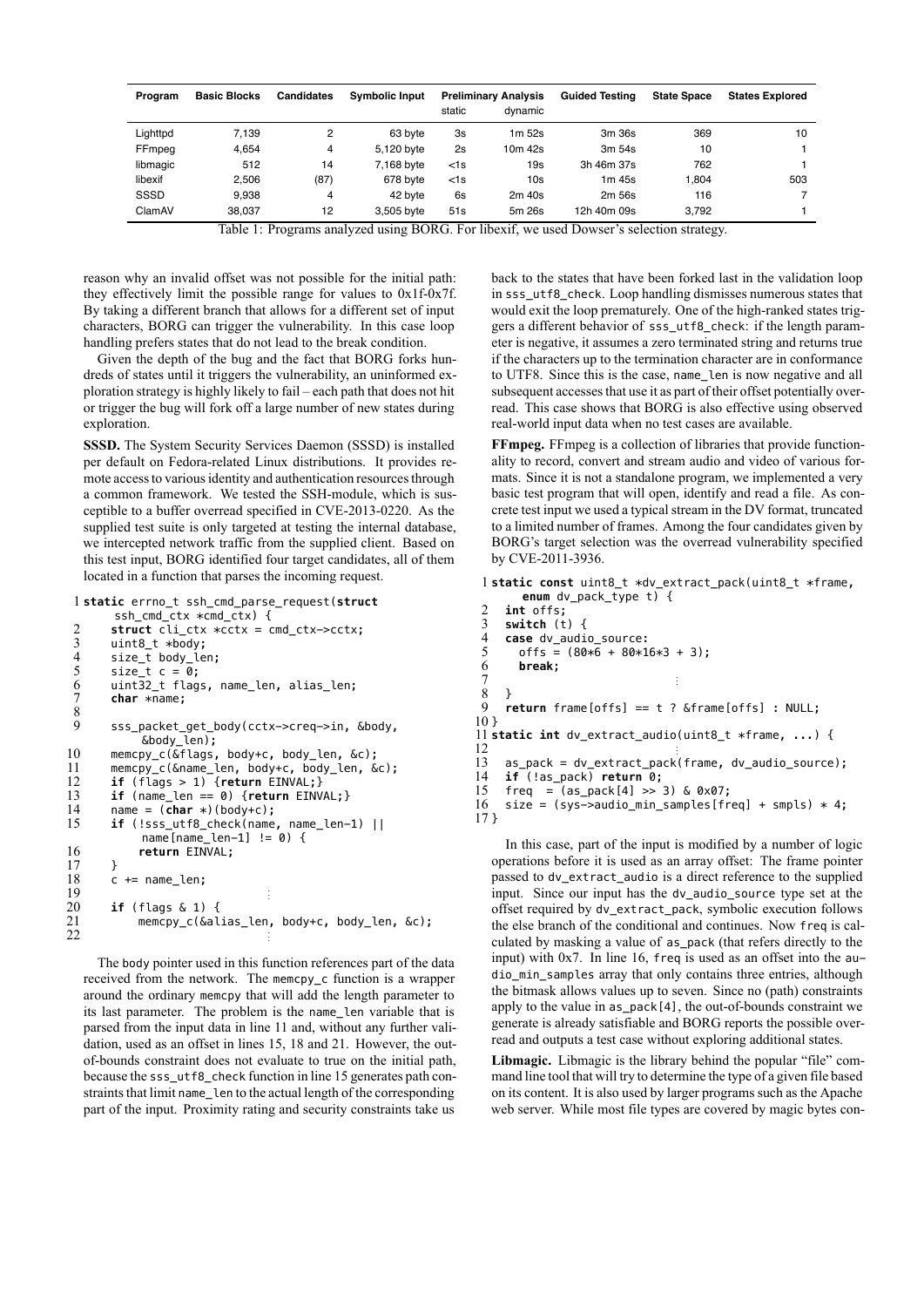tained in the magic database, libmagic performs further processing for a limited number of file types, such as CDF, Microsoft Office's composite document format. Since libmagic does not come with a testfile for the CDF format, we used Microsoft Office to produce an empty CDF document. BORG's target selection identified 14 candidates, one of them being an overread specified by CVE-2012- 1571. In this case, the overread is caused by lacking validation of the source pointer on a call to memcpy. Again, BORG is able to query the constraint solver for a test case that triggers the vulnerability in the first state, since the path constraints allow for it.

The comparably long time it took until the vulnerability was triggered is caused by the combination of a rather large symbolic input size and the large number of constraints generated. This causes queries to the constraint solver to take up to 90s each.

**Libexif.** Libexif reads and writes EXIF metadata information from and to JPG image files. It is a popular library used by various image processing applications such as ImageMagick. Being a library, we tested its main functionality that extracts EXIF data from a memory region. As input we used a sample JPG image shipped with the libexif library.

In this case, BORG's target selection could not come up with candidates because none of the buffer accesses used tainted input for the address calculation. Having the source code available, we chose to try Dowser's selection heuristic in this case. While being based on taint tracking as well, it employs special methods to handle implicit flows. Indeed, it provided us with an access affected by CVE-2012-2836 that is ranked at place 13 out of 87 loops. In the following BORG's guided testing managed to trigger the vulnerability, showing the effectiveness of the proximity rating.

Compared to the other examples, the bug in libexif is located at a rather shallow position in the program's logic. Still, when we turned off our guiding enhancements and ran libexif with concolic execution and a standard depth-first exploration guidance, the bug was not triggered within 29 hours.

**ClamAV.** ClamAV is a widely used anti-virus engine that offers its capabilities in a library. When used on a password-protected PDF file, target selection identified 12 security critical accesses. This is in accordance with CVE-2013-2021, which indicates an overread vulnerability with encrypted PDF files: The user password checking function in ClamAV's PDF scanner passes user input directly to memcpy as a length parameter. Since the out-of-bound constraints already hold in the first state, BORG was able to generate a test case for the overread right away. As ClamAV is by far the biggest program we applied BORG on, its size is being reflected by the long time it took to trigger the bug compared to the other programs.

# 7. RELATED WORK

The use of symbolic execution to find bugs in programs has been subject to a substantial body of recent research, including CUTE [32], DART [19], EXE [9], KLEE [8], SAGE [20]. Other than SAGE, these approaches require source code. Unlike BORG, their goal is to achieve high code coverage of the tested program and find bugs throughout the program.

**SE targeted at specific bugs.** A number of papers investigate how symbolic execution can be applied in a more targeted fashion to attempt to detect specific bugs.

In [23] we present Dowser, a guided symbolic execution strategy geared towards buffer overflow bugs. It uses static analysis to identify possible locations for buffer overflow bugs within loops and ranks them based on a metric that evaluates the complexity of the access. Dowser's static analysis techniques heavily rely on the expressiveness of source code, porting them to support binaries rep-

resents a challenge in itself that we leave to future work. While Dowser's heuristics for target selection can enhance BORG's efficiency, it is not sufficient by itself, as it only focuses on accesses within loops. It thus fails in all our evaluation examples except for the libexif case.

Cui et al. [15] aim to discover bugs in the enforcement of higher level policies, such as heap or file descriptor misuse. They use path slicing to statically infer execution paths that are not relevant for the given testing run. While the paper demonstrates the effectiveness on coarse-grained bugs, program slicing is less suitable for dealing with fine-grained bugs like memory errors: In a typical application that first parses the input before the program logic takes effect, the parser will be data-dependent on the whole input, thus leaving nothing for path slicing to prune. The same applies to DiSE [29] and its simplification based on "unaffected" nodes. Program slicing is also significantly more difficult to perform on stripped binaries where pointer aliasing is an unsolvable problem.

In Zesti [27] the authors use symbolic execution to improve testing of sensitive instructions. They limit their exploration to paths that do not exceed a certain fork depth, measured backwards from a targeted sensitive instruction. In order to scale, they use a fork depth of ten forks. Thus their approach would fail with programs such as lighttpd where the path constraint that allows for a bug to occur is in a validation loop "far" (in terms of fork depth) from the actual bug.

Babić et al. [2] describe a guided analysis method similar to BORG that, in contrast to the aforementioned systems, also works on binaries. The authors use a data-flow graph to identify possible vulnerabilities first, and a shortest-path distance heuristic based on a control flow graph as a second step to guide symbolic execution to the vulnerabilities. In contrast to this work, BORG's selection strategy also uses dynamic analysis to both resolve indirect call targets and dynamically allocated memory. BORG additionally uses security constraints for guidance and employs a more fine grained distance metric that uses the current basic block and the runtime call stack, while this system only uses the current basic block. Finally, unlike BORG, this work has not been tested on real-world programs, but only historic and simplified vulnerabilities.

**SE aimed at known vulnerabilities.** Symbolic execution has also been leveraged to replay or extend existing vulnerabilities. Such approaches typically involve strong guidance strategies, but are based on stronger assumptions regarding existing information about faulty application behavior. ESD by Zamfir et al. [39] applies a distance based guidance strategy aiming to replicate inputs responsible for crashes based on existing core dumps. Even though their distance heuristic is rather coarse, their method proves that distance based guidance is a strong tool for eliminating the potential exponential explosion of symbolic execution. On a similar note, some researchers aim to increase the threat level of existing bugs using guided symbolic execution. Avgerinos et. al. [1] and Cha et al. [10] developed techniques for guided symbolic execution with the purpose of exploit generation. They assume knowledge about existing bugs that are considered benign from a security perspective and transform them into full blown security exploits.

**Approaches to guidance.** The general idea of using the program's structure in form of a CFG for guiding symbolic execution was introduced by [7]. Ma et al. [26] show that distance calculation is generally suited to navigate symbolic execution towards specific target instructions, but might lead to inferior results when a longer path is required. While they propose a form of backward symbolic execution that is not feasible with an online symbolic executor, BORG addresses these problems by its additional guiding techniques. Both Rungta and Cho [13, 30] leverage program models for guidance.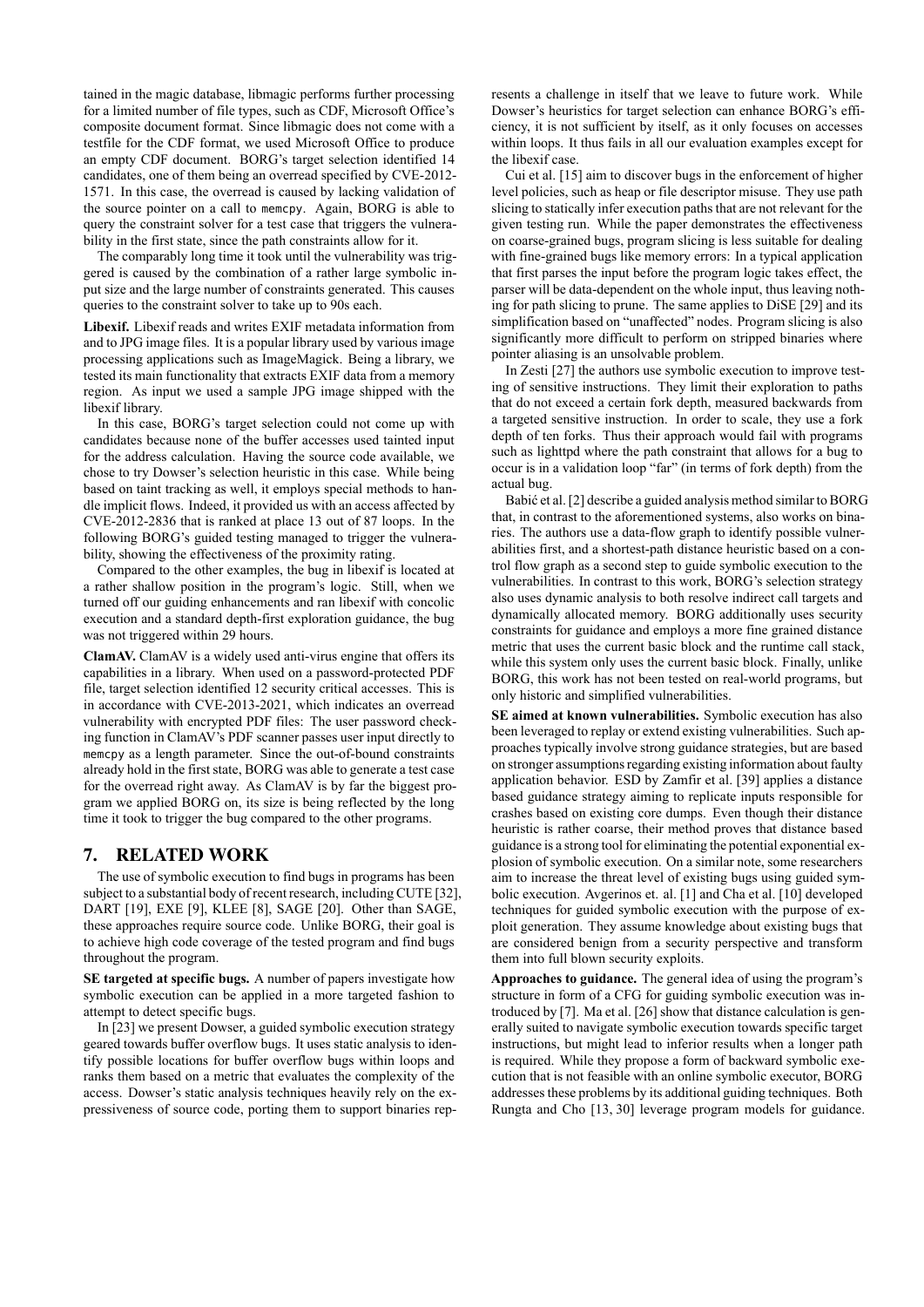While models are suited to guide symbolic execution to specific high-level states, they are only a coarse approximation of the real program that is possibly incomplete and might thus miss specific bugs. Fitnex [38] selects those paths that are more likely to satisfy a certain target predicate. BORG does not use fitness guidance because a measure of how well an access is within bounds does not relate to how likely the access might go out-of-bounds. In contrast, BORG's boolean security constraints prune states that are in bound and put much less strain on the constraint solver.

**Improving symbolic execution.** A significant body of research focusing on improving symbolic execution in general. Approaches include parallelization [5], swapping states to disk [10], efficient handling of array accesses in loops [31], summarizing loops [21] and state merging [6, 25]. By extending the underlying symbolic execution engine with the techniques presented above, the overall performance of BORG would improve, enabling even larger applications to be tested. The benefit of guidance would still be relevant since it is offers a relative improvement to the underlying symbolic execution engine.

# 8. EXTENDING BORG

Our overall approach and the guidance techniques discussed in Section 3 have applications beyond the ones we address in this work, which only targets a specific class of bugs (buffer overreads), and the subset of bugs in this class that can be targeted by the selection strategy we propose.

To be able to effectively apply our guided symbolic execution approach to a class of bugs, we need to have at least one target selection strategy that is able to identify a limited number of program instructions that could potentially trigger a bug of that class. Note that, to be useful, a target selection strategy does not need to be able to target all possible bugs within a class: It is enough that it can target some bugs that would be hard to find with unguided testing. A comprehensive, practical approach to automated bug detection could then be to execute both unguided testing runs that aim to maximize code coverage, and guided testing runs led by a number of selection strategies for different types of bugs. In the following, we will discuss a few possible selection strategies for different classes of bugs.

**Buffer Boundary Violations.** All of the techniques that BORG applies to buffer overreads can trivially be adapted to similarly detect buffer overflows. As discussed, our target selection strategy for this application targets memory accesses that use tainted memory address. To detect additional overread and overwrite bugs, we could introduce additional selection strategies, such as the one proposed in Dowser [22, 23].

**Format String Vulnerabilities.** Comparable to buffer boundary violations, format string vulnerabilities can also be exploited to write to or read from a program's memory in unexpected and potentially harmful ways. These vulnerabilities occur when attackers are able to control the format string provided as input to functions in the *printf* family and to introduce unexpected modifiers, such as %x or %n. Format string modifiers can cause the function to read data from and write data to arbitrary memory regions.

For this class of bug, an effective selection strategy is to target all invocations of functions in the *printf* family where the format string is derived from user input. Often logging functions turn out to be such candidates. During exploration, guidance can automatically assess whether the path constraints allow for certain modifiers to end up in format strings at all. Finally, whenever a candidate function is executed, the detection component can check whether it will actually access memory regions it is not supposed to.

**Control Flow Integrity.** If an offset into a jump table is calculated based on program input, malformed input that is not sufficiently validated may cause a violation of control flow integrity: The program could either pick a target in the table it is not supposed to jump to at this moment, or, if the final address is not bounds-checked against the size of the table, it could jump to an arbitrary memory location.

One selection strategy for this class of bugs can be to target all indirect control flow transfer instructions whose target depends on user input. During symbolic execution, guidance prefers states whose path constraints are relaxed enough to allow for a wide range of possible offsets. In the preliminary analysis phase we construct a profile of valid jump targets for every control flow transfer. Whenever a control flow transfer happens, the detection component can then check whether we can pick a target outside the ones recorded.

## 9. LIMITATIONS AND FUTURE WORK

BORG's effectiveness or applicability is limited by the target selection method. While the evaluation shows that the current selection method allows it to find deep bugs in complex, real-world programs, there is certainly room for improvement. One issue is that BORG's current selection strategy does not track implicit flows, which prevented it from finding candidates in the libexif case, as well as CVE-2012-1798 of libmagick and CVE-2012-3425 of libpng. We plan to look into possible solutions that have been proposed for this issue [24]. Another issue is BORG's dependence on concrete input: it cannot find bugs in code that is not covered by any test input. This limitation can be alleviated by introducing additional selection strategies that are based purely on static analysis.

Our overall approach and the guidance techniques discussed in Section 3 have applications beyond the ones we address in this work. In future work, we plan to develop a number of additional selection strategies as outlined in Section 8.

Finally, our implementation of symbolic execution, which is based on S2E, is rather slow and uses a large amount of memory per state. This prevented us from evaluating BORG on CVE-2012-2141 of net-snmp. A more efficient implementation of the core engine could allow BORG to find more bugs faster.

# 10. CONCLUSION

In this paper we presented BORG, a tool for finding out-of-bounds buffer accesses in binaries. Unlike many testing techniques, BORG does not aim to cover as much code as possible in the tested program. Instead, it selects specific points in the program that may be vulnerable, and then proceeds to thoroughly test them by exploring program paths that lead to those points, while trying to trigger and detect a bug. For this, we introduce techniques to guide symbolic execution and make it focus on execution paths that are most relevant to the selected targets and the bugs that may lurk there. As a result, BORG can output concrete program inputs that trigger a buggy behavior. Our novel guidance approach allows BORG to reach and trigger bugs deep in the logic of the programs under test as we show in case studies on six real-world applications.

While BORG focuses on detecting overread bugs, the guidance techniques we introduce could be used to target different classes of bugs, such as buffer overflows, format strings vulnerabilities and control flow integrity violations.

## Acknowledgments

The research leading to these results has received funding from the European Union Seventh Framework Programme under grant agreement 257007 (SysSec), the European Research Council through